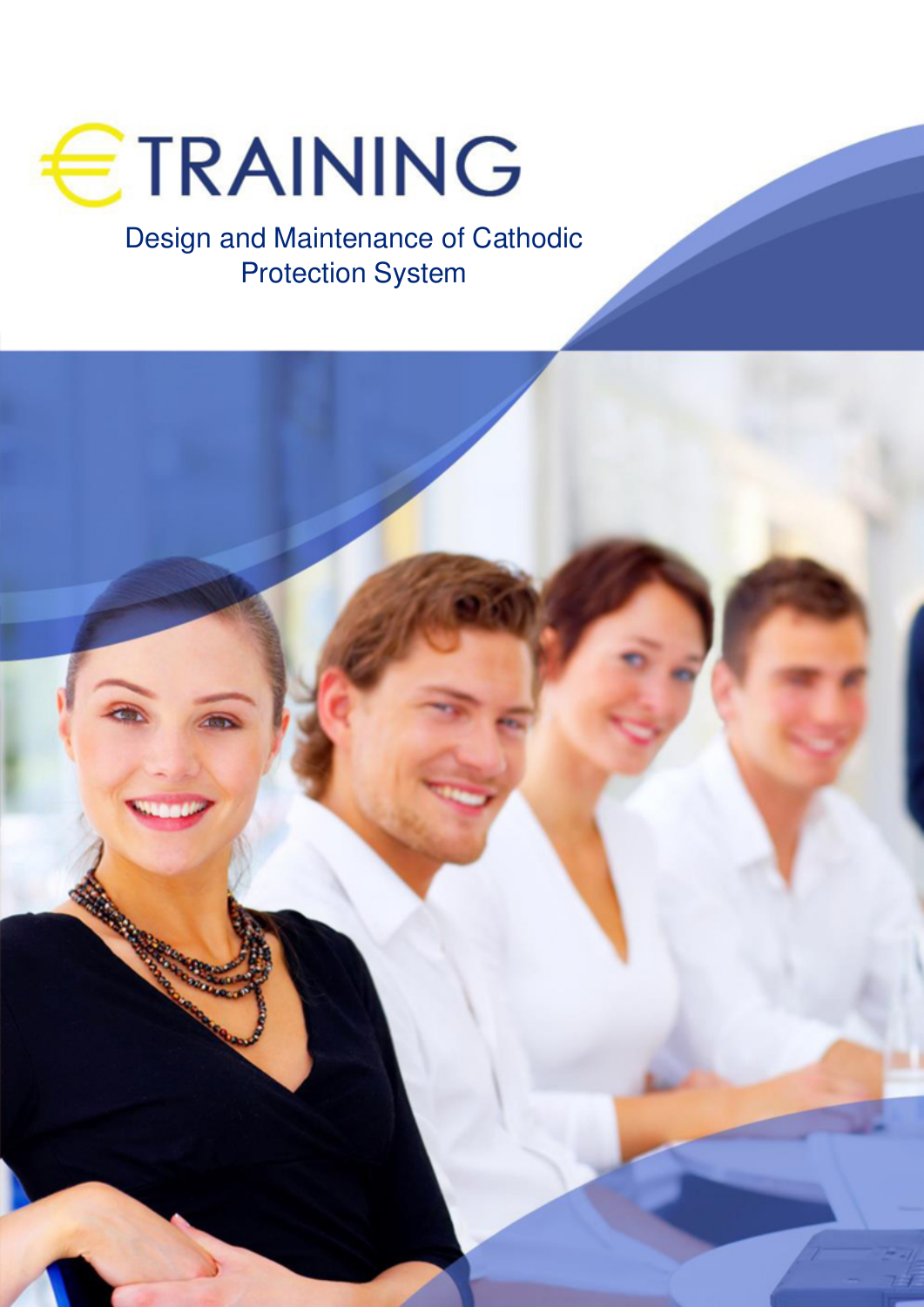

# Design and Maintenance of Cathodic Protection System

## **Introduction:**

Maintaining the aging infrastructure such as underground pipelines is a challenge to the oil and gas industry worldwide. Understanding why and how cathodic protection works or fails can help the operator formulate appropriate strategy in managing the pipeline corrosion problems. This five-day course covers both the fundamentals and practices in designing, operating, and maintaining cathodic protection of underground pipelines. An overview of the NACE standard on **T**Pipeline External Corrosion Direct Assessment Methodology<sup>[]</sup> will also be presented.

## **Course Objectives:**

At the end of this course the participants will be able to:

- Drawing a simple model of a Cathodic Protection cell and name the different elements.
- Naming 2 types of Cathodic Protection Systems design.
- Explaining the relationship between Coatings and Cathodic protection.
- Naming and describing 2 different testing methods used to test Cathodic Protection.
- Understanding terminology commonly used when discussing Cathodic Protection.

## **Targeted Audience:**

- Designers and anyone who is interested in cathodic protection technology for corrosion prevention.
- Facility owners and users who are concerned with corrosion.
- Technicians and maintenance personnel.
- Engineers and technologists.

#### **Course Outlines:**

#### **Unit 1:**

- Primer on Chemistry and Metallurgy.
- Fundamentals of corrosion.
- Cathodic Protection.
- Sacrificial Anode Cathodic Protection.
- Impressed Current Cathodic Protection.
- Criteria for Cathodic Protection.
- Reference potential devices.